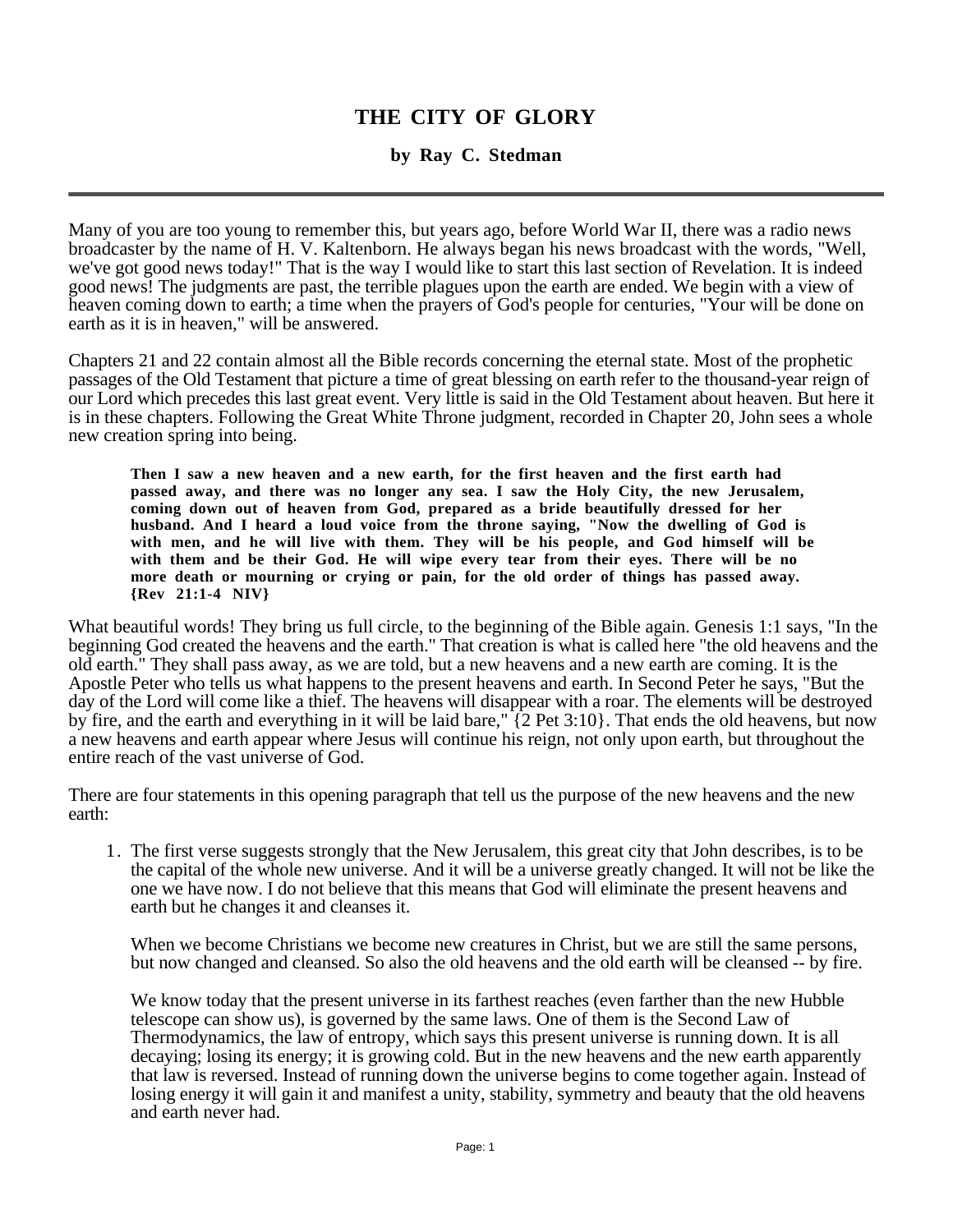One aspect of this, pictured here, is that there will be no more sea.

A man said to me last week, "I don't think I'm going to like the new heavens and the new earth, because I love the ocean." I understand that feeling. I love the ocean too.

But the one reason we have a salt sea that covers more than half of this planet is because it is God's great antiseptic to cleanse the earth and make life possible on earth. Had it not been for the ocean, and the salt in it particularly, life on this planet would have ceased many centuries ago. It is the ocean that purges, cleanses, and preserves it. The sea is an antiseptic in which all the pollution and filth that man pours into it is absorbed, cleansed and changed. But there will be no more pollution, no more filth, no more need for cleansing in the new universe. Though we are not told this, I think there will be large bodies of fresh water, larger even perhaps than the Great Lakes, that we may enjoy in that new heavens and new earth.

2. Then the second thing said here is, the New Jerusalem is called a bride beautifully dressed for her husband. Everyone loves that picture. We all love weddings. The climax is when the bride comes down the aisle, beautifully dressed for her husband! Everyone forgets that poor fellow waiting for her at the altar! Every eye is on the bride because she has prepared herself for weeks to meet her husband there.

This new city is called both a city and a woman, just as the false bride, "Mystery Babylon the Great," was both a city (Rome), and a woman. We have seen how that one was destroyed for its evil. A bride speaks of intimacy, and a city speaks of community. So we have a picture here of the redeemed of God, each one given a body of glory empowered with limitless energy. When opportunity comes in that day you will not say, as we often say today, "The spirit is willing but the flesh is weak," {Matt 26:41 NIV}. No, then you will be able to respond to every opportunity with a glorified, fresh and living body. We will live in close intimacy, not only with the Lord himself, but with each other as well.

I often think of that phrase in John's letters where he says, "It does not yet appear what we shall be," {1 Jn 3:2 KJV}. I keep looking in the mirror for signs of change in me. But what do I see? Wrinkles-and zits! But it won't be like that then. We will have bodies of glory and beauty that will be like his.

3. The third thing we are told here is that this will be the dwelling place of God. Isn't that marvelous? The home of God! The place where God lives, in his people. This is when the name "Immanuel" ("God with us"), will be fulfilled, and when the New Covenant will be fully worked out, "They shall be my people, and I will be their God," {Jer 24:7 KJV}. It is all in this beautiful setting. Heaven, someone has well said, is the place of "no more" -- no more death, no more sorrow, no more parting, no more pain, no more tears, no more evil!

As a young Christian I learned a song which I often sing to myself even yet:

There's no disappointment in heaven, No weariness, sorrow, no pain, No hearts that are bleeding and broken, No song with a minor refrain. The clouds of our earthly horizon Shall never appear in the sky. But all will be sunshine and gladness, With never a sob nor a sigh.

A wonderful hope, isn't it? It is so beautiful that it is even hard to believe. I think John felt that way for he is given at this point certain words of assurance to help him with his possible doubt.

**He who was seated on the throne said, "I am making everything new!" Then he**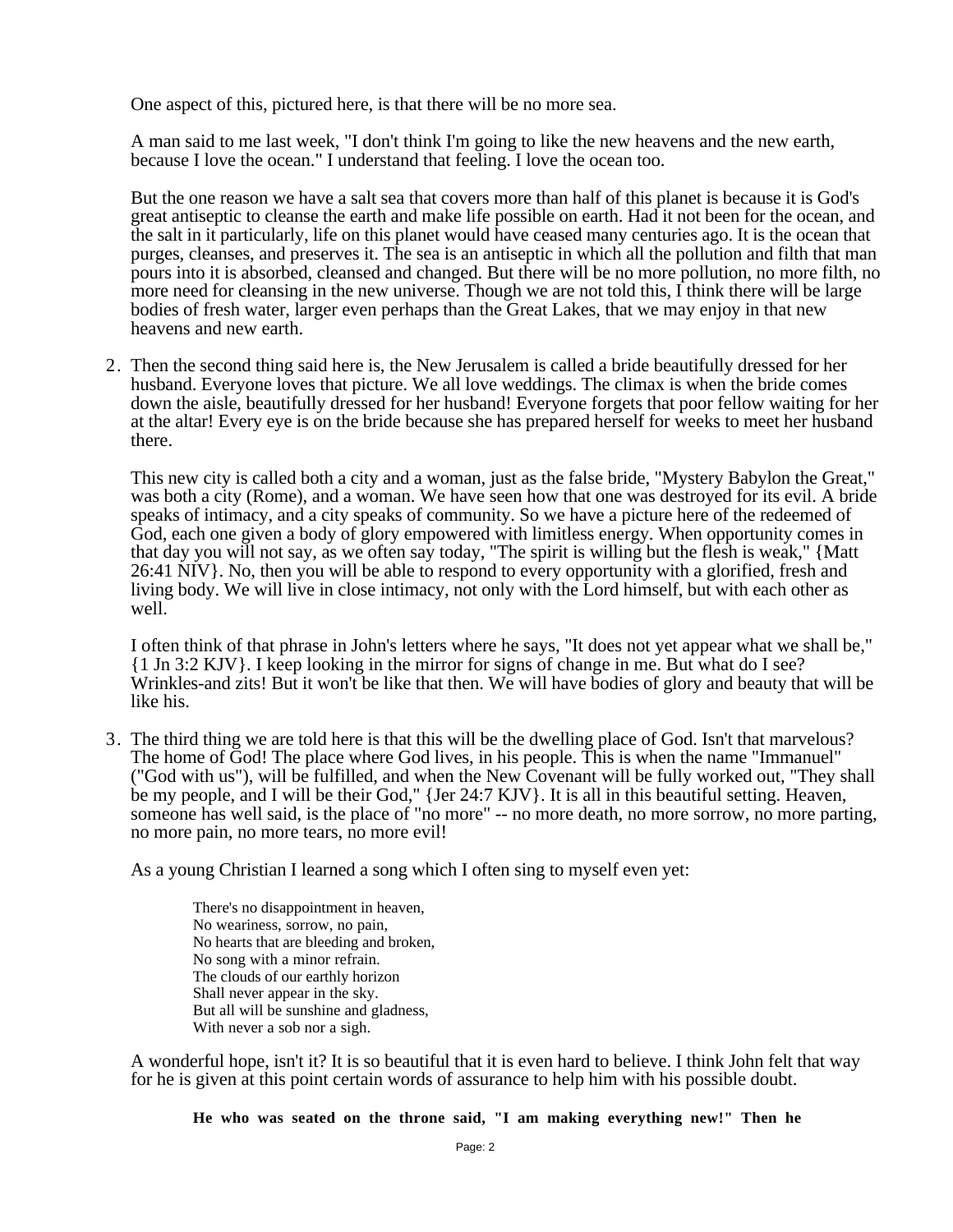## **said, "Write this down, for these words are trustworthy and true." He said to me: "It is done. I am the Alpha and the Omega, the Beginning and the End." {Rev 21:5-6a NIV}**

He brackets all of time in the phrases, "I am the Alpha and the Omega, the Beginning and the End." Everything in between comes from him. These are words of truth that help us to believe. Remember on the cross our Lord uttered the words "It is finished," {John 19:30}. After the gloom, the darkness, pain, sorrow and anguish of his separation from the Father, he cried out, "It is finished!" The basis of redemption was settled. The sacrifice was ended. The basis was fully laid. Now he says, "It is done!" Redemption is complete. The redeemed are safe home in glory. Everything that God wants done is done! Not one thing is left unfinished.

4. The fourth thing the passage suggests as the purpose of the New Jerusalem is that it will be the home of the redeemed:

> **"To him who is thirsty I will give to drink without cost from the spring of the water of life. He who overcomes will inherit all this, and I will be his God and he will be my son." {Rev 21:6b-7 NIV}**

What marvelous words! This city will be the home of the redeemed, and the only qualification for it is that you be thirsty. Nothing on earth satisfies. Wealth, fame, pleasures and treasures -- none will meet that deep thirst of the soul. That is why the rich, the wealthy, the beautiful people, all are looking for something more. They are not satisfied. But here is the promise to satisfy that thirst. People who want more-who want God-are promised that they shall drink of the water of the spring of life. These are also called "overcomers" who "inherit all this," all that God has created. Peter tells us in his first letter that there is waiting for us "an inheritance that can never perish, spoil or fade, kept in heaven for us," {1 Pet 1:4 NIV}. Those who are thus changed by God's grace are to be forever his sons. That includes all female believers as well! You godly women and girls have always had the right to call yourself a son of God because he is "bringing many sons to glory." So we shall all be sons of God in that day.

Now, by contrast, in a reference back to what we have seen of the judgment there is in Verse 8 a description of those who are not admitted:

**"But the cowardly, the unbelieving, the vile, the murderers, the sexually immoral, those who practice magic arts, the idolaters and all liars-their place will be in the fiery lake of burning sulfur. This is the second death." {Rev 21:8 NIV}**

As we have seen all through this book, God does not want that. He is very reluctant that anybody should be judged or condemned, but as the word points out, "they judge themselves." Here there are three attitudes of heart which result in five visible deeds that mark the lost. The three attitudes are the reasons why some will miss this beautiful city.

First, the cowards, i.e. the fearful, those who are afraid to take on the yoke of Christ, who fear to confess Christ, who are unwilling to be unpopular for a little while. They shrug their shoulders and turn away from the offer of life.

Then there are the unbelieving, those who know it is true, but don't want it and refuse the evidence, deliberately turning their backs on truth.

Third, there are the vile. The word means "to become foul." You do not start out that way, but by feeding your mind with filthy things -- foul literature, filthy attitudes and actions, you become foul-minded. If any of these are your attitude, then out of it will flow murders, fornication, adultery, occult practices, and finally, hypocritical living. Jesus warned of that -- those who profess to be Christians but really there is no change in their lives. None who practice these activities will be in the city of God.

In these eight verses we have looked at the purpose of the New Jerusalem. Now John is given another vision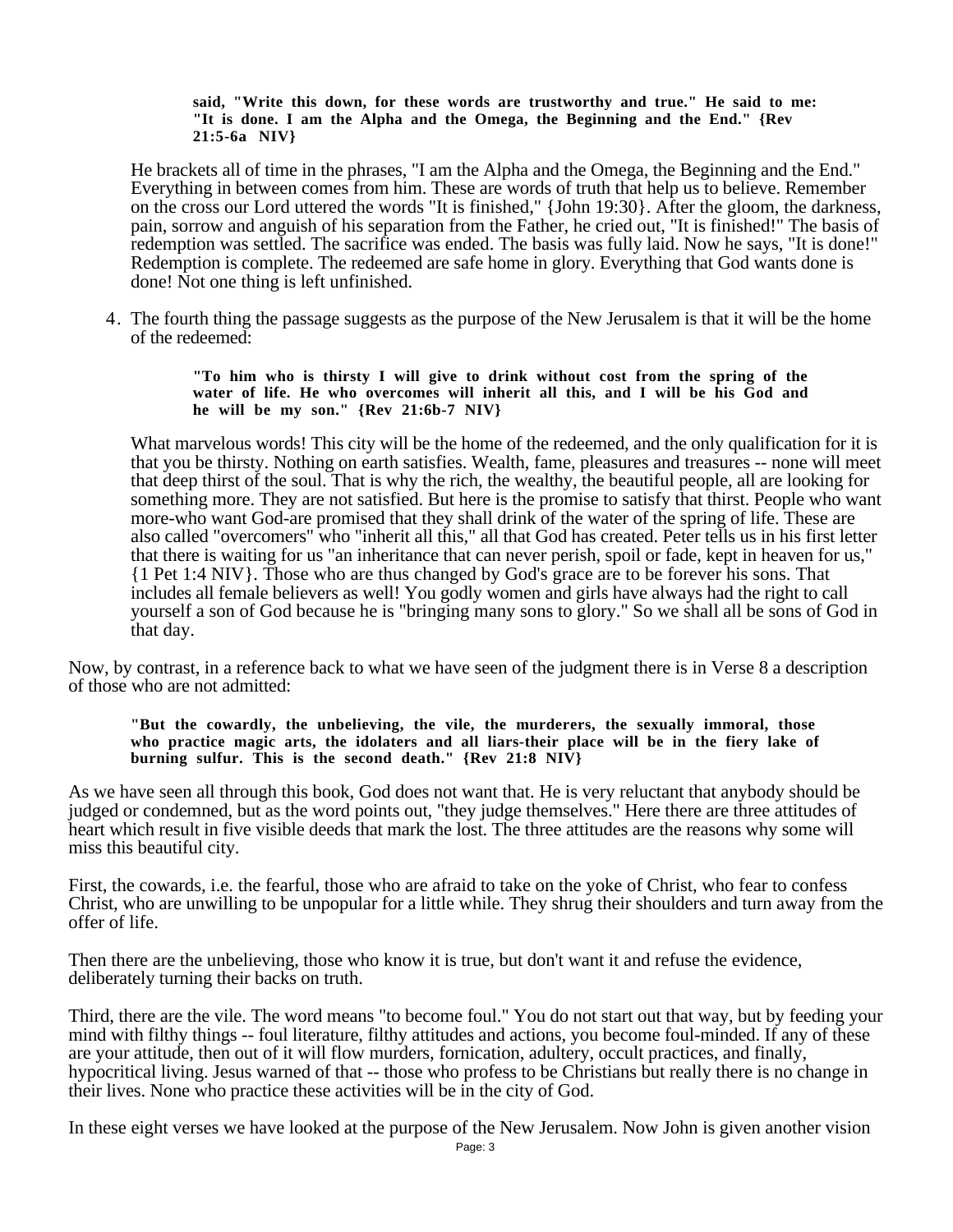of it and describes it in wonderfully symbolic language as the great city of God:

First, we are informed as to the structure of this city.

**One of the seven angels who had the seven bowls full of the seven last plagues came and said to me, "Come, I will show you the bride, the wife of the Lamb." And he carried me away in the Spirit to a mountain great and high, and showed me the Holy City, Jerusalem, coming down out of heaven from God. It shone with the glory of God, and its brilliance was like that of a very precious jewel, like a jasper, clear as crystal. It had a great, high wall with twelve gates, and with twelve angels at the gates. On the gates were written the names of the twelve tribes of Israel. There were three gates on the east, three on the north, three on the south and three on the west. The wall of the city had twelve foundations, and on them were the names of the twelve apostles of the Lamb. {Rev 21:9-14 NIV}**

I am sure someone is asking, "Is this literal or is it symbolic?"

I hope, by now, as we have been going through this book, you have come to realize that you do not have to make that choice. God loves to use literal things that remain symbols. The cross behind me is literal {i.e., the cross mounted behind the pulpit at PBC}, but it is also a symbol of the death of Jesus. It is both at the same time. So, all through this book, we find the blending of the literal and symbolic. I believe there will be a great, visible city of incredible brilliance and glory, located somewhere above or within the atmosphere of the earth, which also will picture activities and relationships that are going on within the community of the saints. Those will be characterized by stability, by symmetry, by light, by life and ministry. That is what is described here. The literal is very evident; the symbolic perhaps needs a bit of interpretation.

The high wall of the city speaks of separation and of intimacy. If you want to have an intimate garden party, you meet in the yard behind a wall. That wall shuts out other things and people. It speaks of intimate fellowship and separation from intrusion. The whole of Scripture with one voice speaks of God's desire to have what he calls "a people for my own possession." Everything in the universe is, in a sense, his possession. All animals, all creatures, are his. There are billions of angels and they all belong to him. But the saints are peculiarly God's own possession. That is because he has made them to correspond to himself. He can share with them the deepest things in his life and in his heart. They satisfy him and fulfill him just as a bride satisfies and fulfills her husband.

The gates describe means of access and egress from the city. There is an amazing verse in John 10 where Jesus says, "Whoever enters through me will be saved, and he will go in and out and find pasture," {John 10:9 NIV}. That seems to be a portrayal of the widespread ministry of believers throughout the eternal ages. The new universe will surely be as big or bigger than it is now -- and it is mind-blowing in its immensity now! Billions of galaxies, far larger than our own galaxy of the Milky Way, fill the heavens as far as the eye can see by means of the greatest telescopes we have, and still we have not reached the end. That means that there will be new planets to develop, new principles to discover, new joys to experience. Every moment of eternity will be an adventure of discovery.

Those gates are named for the tribes of Israel. It is a perpetual reminder that "salvation is of the Jews," {John 4:22 KJV}. Access to the city is through Israel. I believe that pictures the truth that has come to us through the Old Testament prophets and the godly practices of the nation. Many of these brilliant passages that now entrance, but puzzle, us will come to life then as we have never known them before. They will lead us out to new adventures that we have never dreamed of in our wildest imaginations.

The foundations speak of what is underneath which gives stability and permanence. They are named for the 12 apostles. Judas, of course, was replaced in the apostolic band by Matthias as we are told in the first chapter of Acts. These foundations speak of New Testament truth and practice. Things that we only faintly grasp now will be wonderfully understood and experienced then, especially the three things that abide forever: faith, hope, and love! "These three," says Paul, "and the greatest of these is love," {cf, 1 Cor 13:13}. It beggars language to describe this. I find myself stumbling and unable to express fully the beauty that is portrayed here,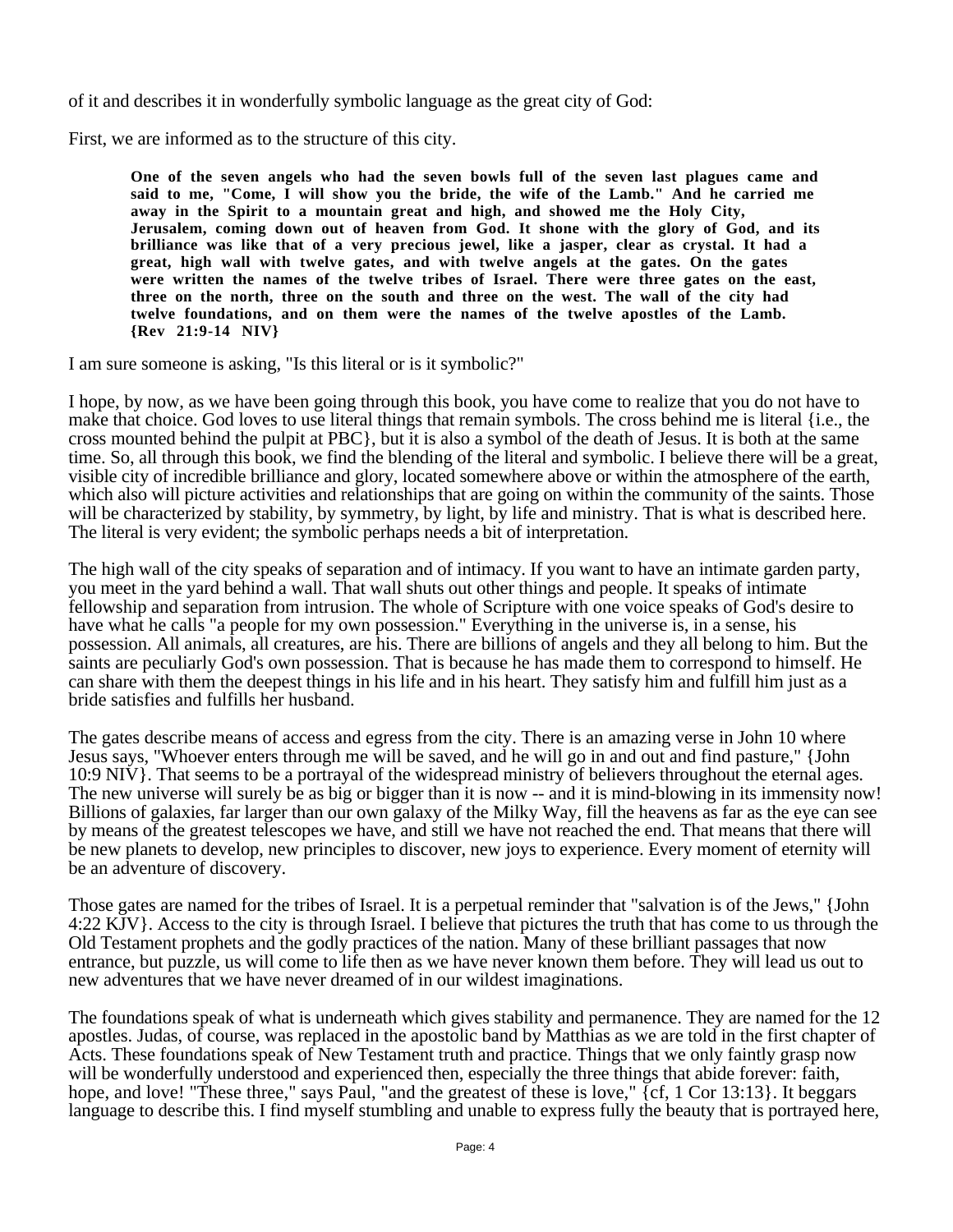but I hope that the inner eye of your imagination will make much of it.

Now we are given the measurements of the city.

**The angel who talked with me had a measuring rod of gold to measure the city, its gates and its wall. The city was laid out like a square, as long as it was wide. He measured the city with the rod and found it to be 12,000 stadia in length, and as wide and as high as it is long [that is about 1500 miles]. He measured its wall and it was 144 cubits thick, by man's measurement, which the angel was using. {Rev 21:15-17 NIV}**

When God measures something it is a sign of his ownership. The number 12, which is everywhere in this account -- 12,000 stadia, 144 cubits (that is 12 times 12) wide -- is in Scripture the number of government. So this is a fulfillment of that wonderful word in Isaiah, "the government shall be upon his shoulder, and his name shall be called Wonderful Counselor, the Mighty God, the Everlasting Father, the Prince of Peace," {Isa 9:6}. It is a city of beauty and of symmetry, just as long as it is wide, just as tall as it is long. I do not think you need think of that as a cube; it is more probably a pyramid. It will be a city of perfect proportions. That is what it symbolizes -- perfectly proportioned wholeness!

Everybody wants that. Everyone wants to be a whole person. People say, "I want to be me. I want to fulfill myself. I want to get my act together." Many pick the wrong way to do it. They think that it is all up to them. The one message of the Word of God is that you cannot find your own way. Try to fulfill yourself and you will lose yourself. But if you let God fulfill you, then you will be fully filled -- a wholeness perfectly proportioned, containing nothing awkward, nothing out of balance, but all in harmony. Our friend, Eugene Petersen, whom I have quoted many times in this study, has put it well. He says,

The two symbolic cities of the Apocalypse, Babylon and Jerusalem, show [how a wall creates group consciousness and interrelatedness]. When evil reaches its highest density it forms a whore-city. That city is a concentrate of evil and is destroyed. Likewise, when God-consciousness and the interrelatedness of love reach their highest density, a bride-city is formed.

Not only is the size and shape of the city revealed, but the materials from which it is made are given to us.

**The wall was made of jasper** [imagine a great diamond shining in the sun]**, and the city of pure gold, as pure as glass. The foundations of the city walls were decorated with every kind of precious stone. The first foundation was jasper, the second sapphire, the third chalcedony, the fourth emerald, the fifth sardonyx, the sixth carnelian, the seventh chrysolite, the eighth beryl, the ninth topaz, the tenth chrysoprase, the eleventh jacinth, and the twelfth amethyst. The twelve gates were twelve pearls, each gate made of a single pearl. The street of the city was of pure gold, like transparent glass. {Rev 21:18-21 NIV}**

Let your imagination picture that marvelous city -- gleaming transparent gold, with foundations sparkling with light in cascading colors, pouring forth from great jewels embedded in the sides -- a kaleidoscope of light and glory!

What are those foundations? As we have already seen, they are the twelve apostles. This then portrays the truth that the apostolic revelation is filled with light. There is a verse in Ephesians 3 where the Apostle Paul speaks of "the manifold wisdom of God that is to be made known by the church to rulers and authorities in heavenly places," {cf, Eph 3:10}. That is describing this same phenomena. The word "manifold" is literally "many-colored," -- the many-colored wisdom of God -- fresh wisdom flashing from old truth from the apostles.

The gates are made of single pearls. You have heard many jokes about St. Peter and the pearly gates, which we usually conceive of as a single great pair of gates. But there are twelve gates, each one is a gigantic pearl, and St. Peter is nowhere to be seen at any of them! God must have some huge oysters somewhere in this new universe for each gate is but a single pearl!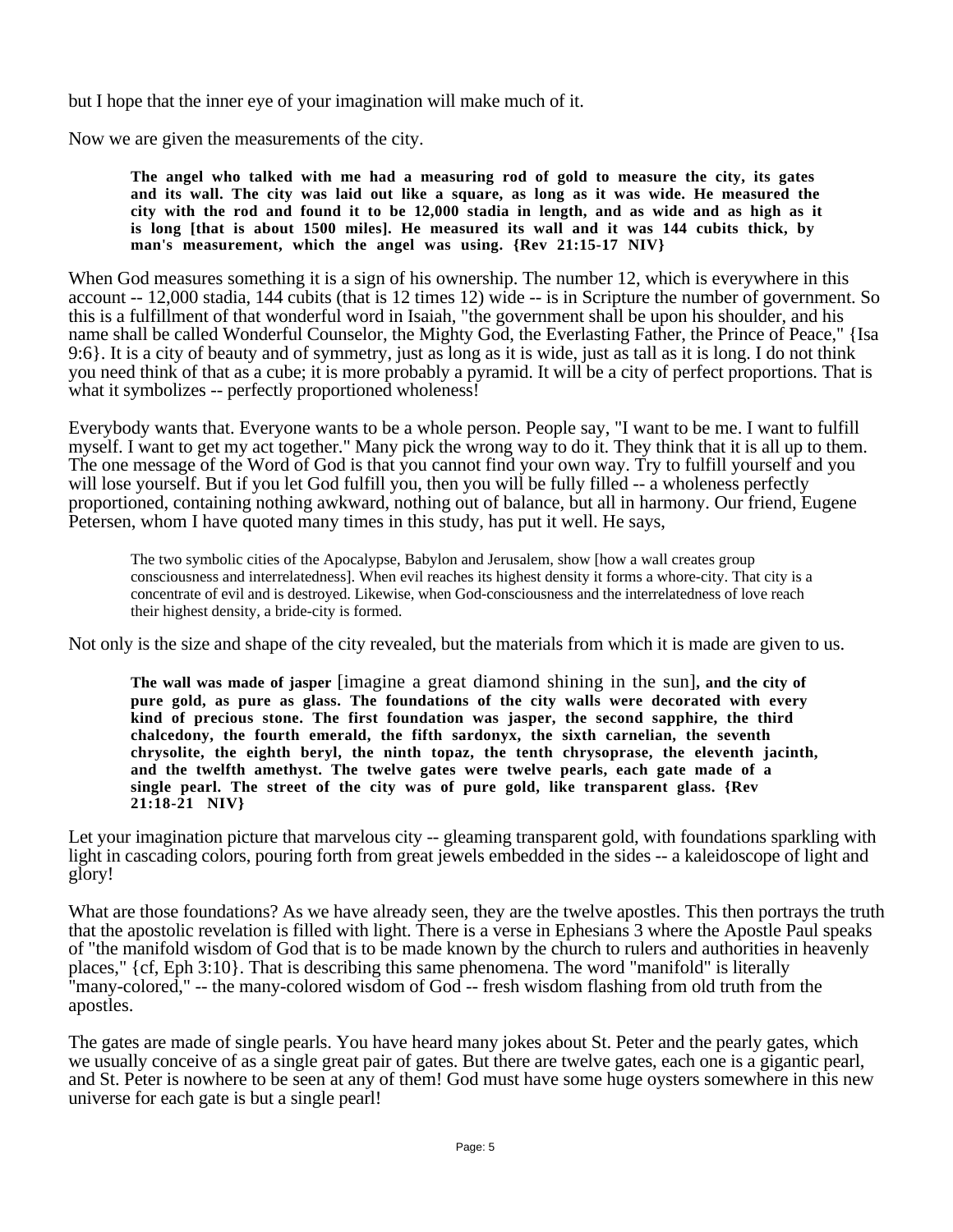Pearls speak of beauty out of pain. Beauty comes from pain in an oyster. I have a message I preached years ago on the parable of the Pearl of Great Price. I called it *The Case of the Irritated Oyster*, because a pearl is formed when a tiny grain of sand gets inside an oyster's shell and the oyster becomes very uncomfortable. It feels like crackers in bed. To relieve its pain it covers the irritant with a soft lustrous nacre that hardens into a beautiful, glowing pearl. It describes beautifully how the redeemed come from the pain of Jesus. He was the husbandman who came looking for a pearl of great price. He found one, a beautiful pearl which came out of the pain that he suffered as he went through the terrible anguish of the cross. Out of that pain came the church of Jesus Christ, the pearl of great price. He sold all that he had to buy it. This means that the redeemed will never forget for all eternity the pain and shame of the cross of Christ. They will sing forever,

In the cross of Christ I glory, Towering o'er the wrecks of time. All the light of sacred story Gathers round its head sublime.

The transcendent light of this city is described next.

**I did not see a temple in the city, because the Lord God Almighty and the Lamb are its temple. The city does not need the sun or the moon to shine on it, for the glory of God gives it light, and the Lamb is its lamp. The nations will walk by its light, and the kings of the earth will bring their splendor into it. On no day will its gates ever be shut, for there will be no night there. The glory and honor of the nations will be brought into it. Nothing impure will ever enter it, nor will anyone who does what is shameful or deceitful, but only those whose names are written in the Lamb's book of life. {Rev 21:22-27 NIV}**

All through Revelation we have seen a temple in heaven described. That temple remains throughout the millennium, as the original of which the earthly temple is a copy. But in the new heavens and earth there is no temple. Why? Because the true temple, of which the one in the old heavens is a picture, is the True Man, Jesus himself. God in man that is the temple! Thus Paul, in First Corinthians, says, "Do you not know that your body is a temple of the Holy Spirit, who is in you?" {1 Cor 6:19a NIV}. If God dwells in you, you are a part of this heavenly temple. You share the honor of being the home of God, the dwelling place of God. And from that comes radiant light. People can see all things by that truth. So glorious is it that there is no need for the sun or the moon. It does not say they are not there; it simply says there is no need for them in this city of God. There will never be night there because it is lit continually by the glory which is God in man. The gates will never be shut because there is no night there and therefore no need for protection. Cities close their gates at night because they are in danger. But there is nothing to destroy in this new world to come. The kings of the earth will bring their glory in, not to compete with the glory of God, but to have it revealed by the light of God. Nothing impure will enter because only the redeemed are admitted.

Finally, the life of this city is described in the opening words of chapter 22:

**Then the angel showed me the river of the water of life, as clear as crystal, flowing from the throne of God and of the Lamb down the middle of the great street of the city. On each side of the river stood the tree of life, bearing twelve crops of fruit, yielding its fruit every month. And the leaves of the tree are for the health** [not *healing* , as translated in the NIV] **of the nations. No longer will there be any curse. The throne of God and of the Lamb will be in the city, and his servants will serve him. They will see his face, and his name will be on their foreheads. There will be no more night. They will not need the light of a lamp or the light of the sun, for the Lord God will give them light. And they will reign for ever and ever. {Rev 22:1-5 NIV}**

What a glorious picture of abounding fertility, of life on every side -- a river of life, a tree of life. Both of these are found in the Old Testament. Psalm 46 says, "There is a river that makes glad the city of God," {cf, Psa 46:4a}. Ezekiel describes a river flowing out from the throne of God. It is a wonderful river to swim in, he said. The tree of life is found in the Garden of Eden. It is right there, along with the tree of the knowledge of good and evil. But here it is back again.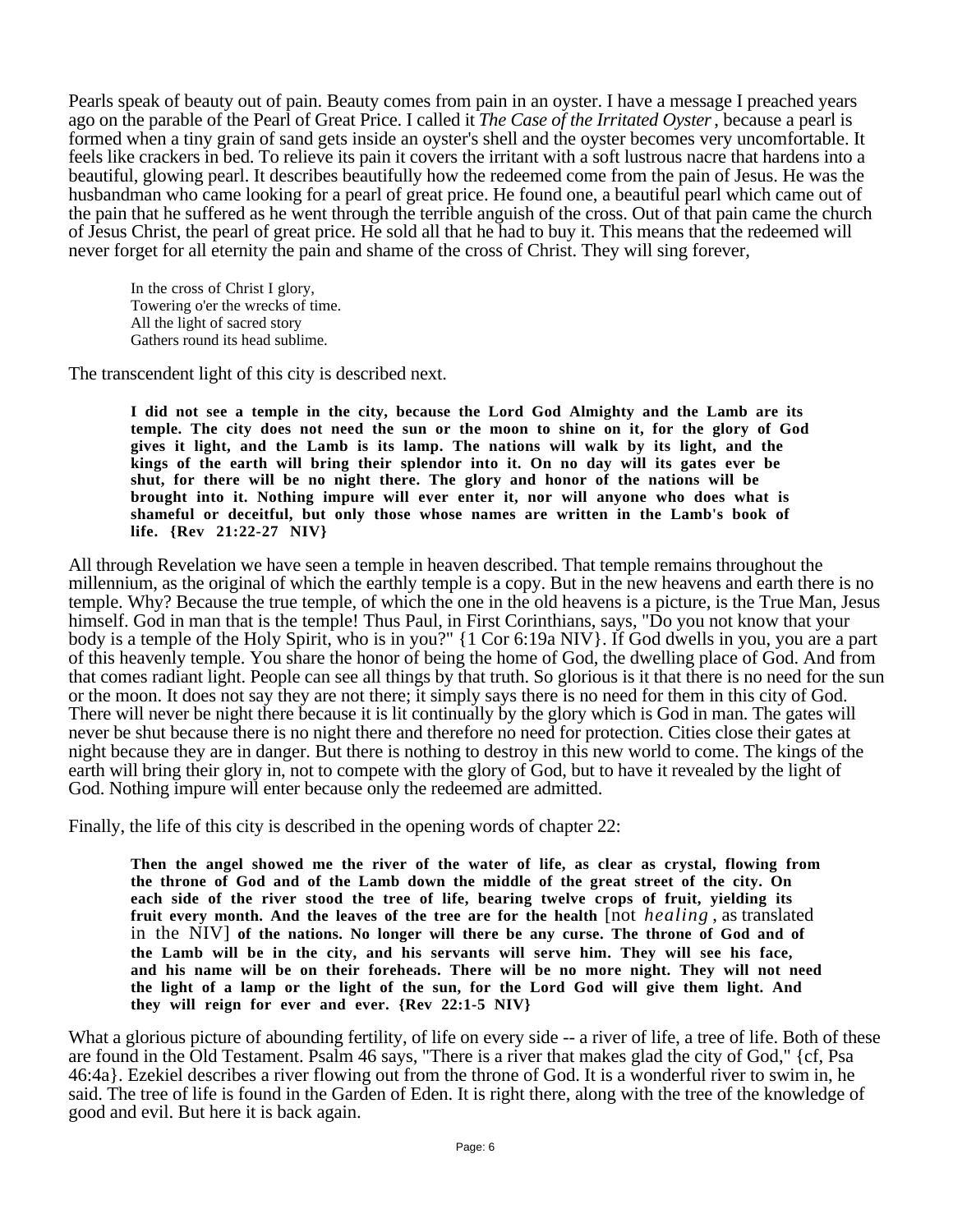The river symbolizes the Holy Spirit. Jesus said on one occasion of those who believe in him, "out of his innermost being shall flow rivers of living water," {John 7:38 KJV}. John comments, "This he said of the Spirit, which those who believe on him should receive," {cf, John 7:39 KJV}. The tree is a symbol of Jesus himself. He is the way, the truth and the life, the tree of life. When we obey the Word of God we are eating and feeding on Jesus and drawing life from that nourishment. That is what this signifies. It brings spiritual health. We flourish when we follow his word and obey and live by it.

No wonder that from this magnificent scene of life there flow three wonderful ministries:

First, empowered service. His servants will serve him. There is nothing they could ask for more than that; there is no greater pleasure or joy than the service of God. And they will be in intimate fellowship -- they will see his face, and bear his name, just as a bride bears her husband's name and sees his face.

And they will have enlightened authority. They shall reign forever and ever. Do you think heaven is going to be boring? No, boredom is a sign of selfishness. When you are bored, it is because you are selfish. You want someone to do something for you; you want some excitement to minister to you. But all selfishness will be ended then, and therefore there will be no boredom in heaven. There is continual excitement, discovery, anticipation -- and constant gratitude and praise.

The rest of the book is simply an epilogue. As the book began with a prologue, so it ends with an epilogue. It consists mostly of assurances.

Many people neglect the book of Revelation. They distrust it and do not understand it. They need reassurance that it comes from God and speaks the truth. So the epilogue is made up of assurances, the first one from "the God of the spirits of the prophets."

**The angel said to me, "These words are trustworthy and true. The Lord, the God of the spirits of the prophets, sent his angel to show his servants the things that must soon take place." {Rev 22:6 NIV}**

There is a guarantee right from God himself that these words are to be believed. They are trustworthy and true. Then an assurance from Jesus himself.

**"Behold, I am coming soon! Blessed is he who keeps the words of the prophecy in this book." {Rev 22:7 NIV}**

Read it, study it, keep it, he says. You will be blessed and strengthened by it, and made ready to meet him when he comes. Then there follows a word from John:

**I, John, am the one who heard and saw these things. And when I had heard and seen them, I fell down to worship at the feet of the angel who had been showing them to me. But he said to me, "Do not do it! I am a fellow servant with you and with your brothers the prophets and of all who keep the words of this book. Worship God!" {Rev 22:8-9 NIV}**

We have an account like this in Chapter 19 where the same thing is recorded. Personally I do not believe that John made the same mistake twice. I think here he is referring back to what he did in Chapter 19. He is reminding us how he reacted when he heard all these things. He says, in effect, "When I had heard them and seen them I was so confused, so uncertain, and so overwhelmed that I fell down to worship at the angel's feet." He is recounting his most embarrassing moment, and reminding us that it was quite the wrong reaction. Let it lead you, rather, to worship God. When you read this book, open your heart and praise the God of glory who gives us such a fantastic future as that described here.

Then there is another word from the angel:

**Then he told me, "Do not seal up the words of the prophecy of this book, because the time is near. Let him who does wrong continue to do wrong; let him who is vile**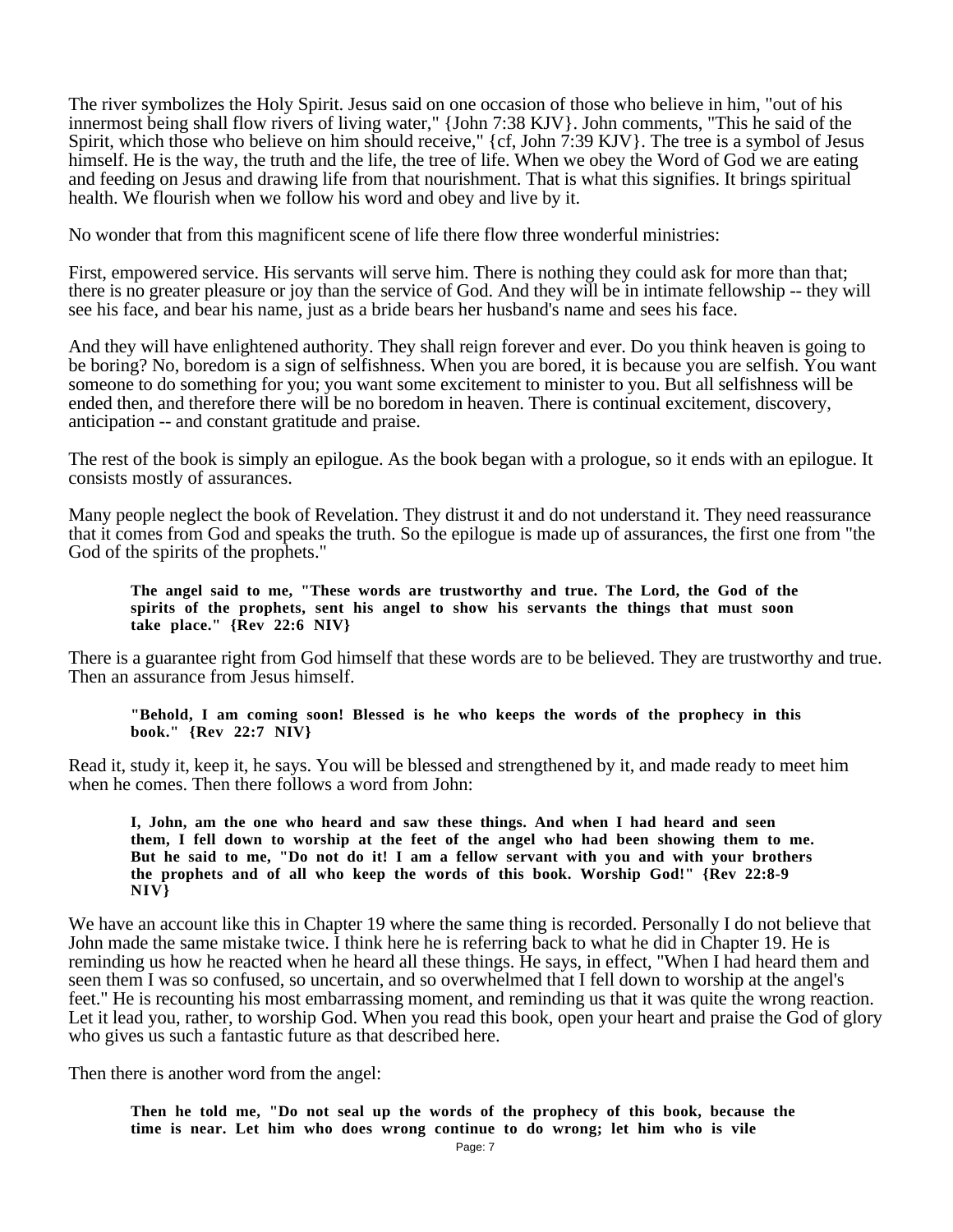## **continue to be vile; let him who does right continue to do right; and let him who is holy continue to be holy." {Rev 22:10-11 NIV}**

That is a reminder again that each day we are working out one of two separate destinies. Either we are on the right track, following the Lord, walking with him, doing right, or we have already made a choice for wrong and our lives are falling apart. If that is the course you are determined on, then evil is what will follow. There is no other escape than the way of faith in Christ. You will have to continue the way you are going.

Then a reassuring word comes from Jesus again,

**"Behold, I am coming soon! My reward is with me, and I will give to everyone according to what he has done. I am the Alpha and the Omega, the First and the Last, the Beginning and the End." {Rev 22:12-13 NIV}**

That is a wonderful renewal of his promise that when he comes, all this shall become true.

The next word is a reminder of the two destinies once again,

**"Blessed are those who wash their robes, that they may have the right to the tree of life and may go through the gates into the city. Outside are the dogs** [that is an ancient word for those who practice homosexuality]**, those who practice magic arts, the sexually immoral, the murderers, the idolaters and everyone who loves and practices falsehood** [that is, those who pretend to be something they are not]**". {Rev 22:14-15 NIV}**

That is a most solemn warning, a reminder that what we do and believe from day to day is leading us in one direction or the other.

Then yet another word from Jesus:

**I, Jesus, have sent my angel to give you this testimony for the churches. I am the Root and the Offspring of David** [he is the root from which David came, and he is also David's son]**, and the bright Morning Star** [the one who promises to come for his own before the Son of Righteousness arises]**." {Rev 22:16 NIV}**

Notice the many times through this closing section we have the promise that Jesus is coming soon. Many people read that and say, "How can that be? This was said centuries ago." Some even say, "John and the other apostles were wrong. They said he was coming soon, but 2,000 years have gone by and he still hasn't come. It shows how wrong this book is." But if you read this book remembering that it is a book that links time and eternity together, you will understand that everything here, either the destiny of the lost or the destiny of the righteous, takes place the minute you die. It is never any further away than your own personal death. That could be very soon, couldn't it? It may yet be some time before it breaks into time, but it will not be long before each of us leaves time and enters eternity.

The book then closes with an invitation and another brief warning:

**The Spirit and the bride say, "Come! And let him who hears say, "Come!" Whoever is thirsty, let him come; and whoever wishes, let him take the free gift of the water of life. {Rev 22:17 NIV}**

That is the invitation. It comes from the Spirit of God himself, and from the redeemed of God (the Bride), and from each individual Christian. All voices join to exhort the reader: "Come!" Take the free gift of life. It is waiting for all who come to Christ.

Then the warning:

**I warn everyone who hears the words of the prophecy of this book: If anyone adds anything to them, God will add to him the plagues described in this book. And if anyone**